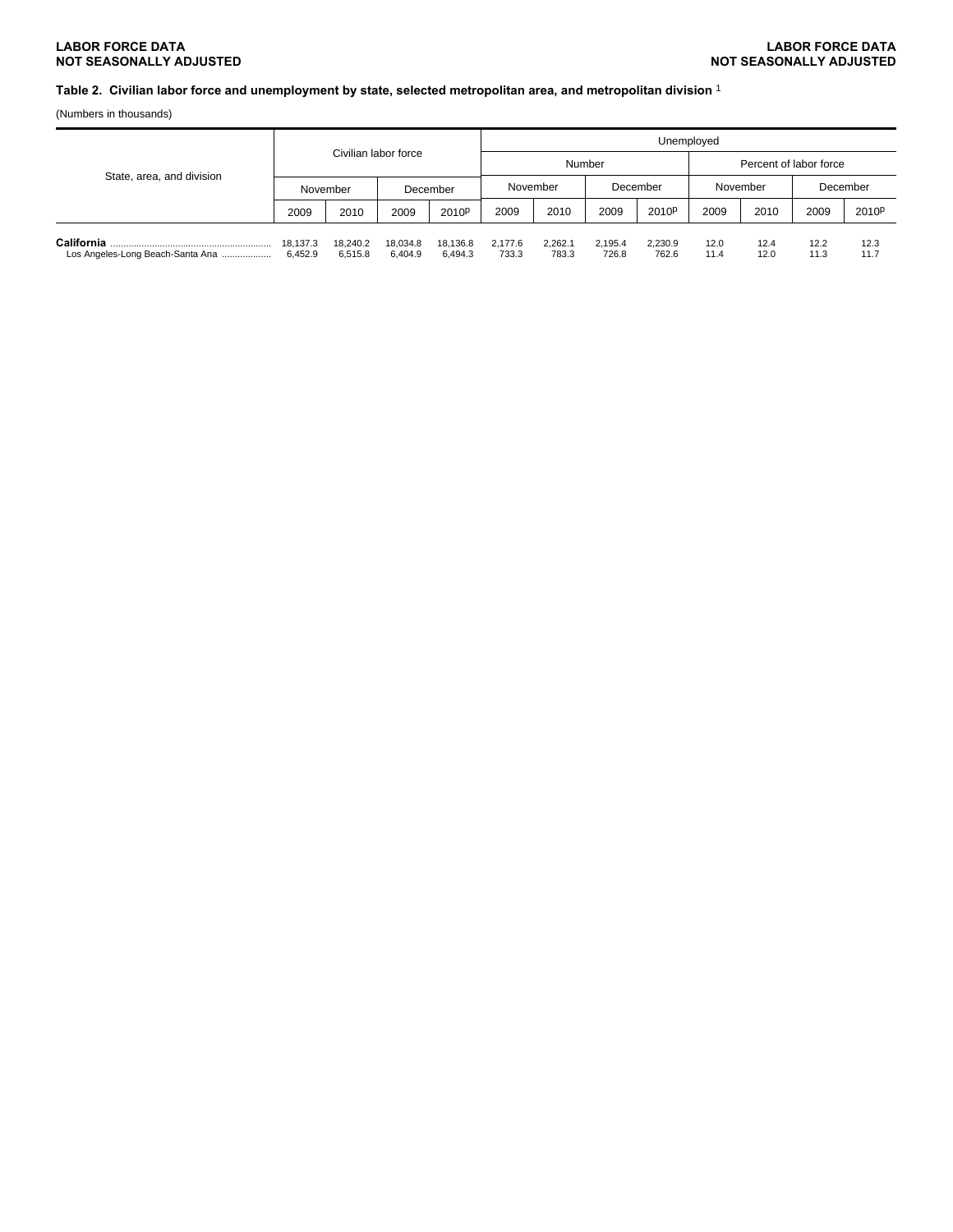(Numbers in thousands)

| State and area                       |          | November |          | December          | Change from December 2009 to<br>December 2010 P |                |
|--------------------------------------|----------|----------|----------|-------------------|-------------------------------------------------|----------------|
|                                      | 2009     | 2010     | 2009     | 2010 <sup>p</sup> | Number                                          | Percent        |
|                                      | 1,878.7  | 1,878.1  | 1,866.0  | 1,868.6           | 2.6                                             | 0.1            |
|                                      | 49.9     | 49.8     | 49.8     | 49.7              | $-1$                                            | $-.2$          |
|                                      | 52.9     | 52.8     | 52.6     | 52.6              | .0                                              | .0             |
|                                      | 489.8    | 486.5    | 487.1    | 486.6             | -.5                                             | -.1            |
|                                      | 53.6     | 53.3     | 53.5     | 53.0              | -.5                                             | -.9            |
|                                      | 58.1     | 57.5     | 57.9     | 57.6              | $-.3$                                           | $-5$           |
|                                      | 55.1     | 55.2     | 54.5     | 54.6              | .1                                              | $\overline{2}$ |
|                                      | 35.3     | 35.3     | 35.2     | 35.2              | .0                                              | .0             |
|                                      | 209.6    | 210.8    | 208.6    | 210.1             | 1.5                                             | .7             |
|                                      | 173.0    | 171.1    | 172.5    | 170.8             | $-1.7$                                          | $-1.0$         |
|                                      | 169.0    | 166.9    | 168.7    | 166.7             | $-2.0$                                          | $-1.2$         |
|                                      | 93.9     | 94.3     | 93.5     | 94.2              | .7                                              | .7             |
|                                      | 311.8    | 311.7    | 307.2    | 308.2             | 1.0                                             | .3             |
|                                      | 169.7    | 170.2    | 168.8    | 170.5             | 1.7                                             | 1.0            |
|                                      | 37.5     | 37.9     | 37.3     | 37.9              | .6                                              | 1.6            |
|                                      | 2,423.1  | 2,446.2  | 2,416.5  | 2,449.6           | 33.1                                            | 1.4            |
|                                      | 62.2     | 63.6     | 62.1     | 63.2              | 1.1                                             | 1.8            |
|                                      | 47.1     | 47.3     | 46.5     | 47.5              | 1.0                                             | 2.2            |
|                                      | 1,715.3  | 1,738.6  | 1,712.9  | 1.741.7           | 28.8                                            | 1.7            |
|                                      | 56.6     | 56.9     | 56.1     | 56.1              | .0                                              | .0             |
|                                      | 362.7    | 364.1    | 362.1    | 364.3             | 2.2                                             | .6             |
|                                      | 49.8     | 49.3     | 49.8     | 50.2              | $\cdot$                                         | .8             |
|                                      | 1,166.8  | 1,177.1  | 1,158.7  | 1.171.0           | 12.3                                            | 1.1            |
|                                      | 201.3    | 198.6    | 200.6    | 198.4             | $-2.2$                                          | $-1.1$         |
|                                      | 117.3    | 115.9    | 116.2    | 115.5             | $-.7$                                           | $-6$           |
|                                      | 36.8     | 37.6     | 36.5     | 38.0              | 1.5                                             | 4.1            |
|                                      | 49.3     | 49.4     | 48.9     | 49.3              | $\cdot$ 4                                       | .8             |
| Little Rock-North Little Rock-Conway | 337.7    | 331.8    | 336.6    | 332.7             | $-3.9$                                          | $-1.2$         |
|                                      | 37.8     | 37.0     | 37.6     | 37.0              | $-6$                                            | $-1.6$         |
|                                      | 13,965.0 | 14,008.8 | 13,928.3 | 14.016.1          | 87.8                                            | .6             |
|                                      | 226.8    | 223.6    | 226.1    | 223.6             | $-2.5$                                          | $-1.1$         |
|                                      | 71.2     | 70.3     | 70.8     | 70.0              | $-.8$                                           | $-1.1$         |
|                                      | 44.9     | 44.3     | 44.8     | 44.1              | $-.7$                                           | $-1.6$         |
|                                      | 284.2    | 281.3    | 282.4    | 280.9             | $-1.5$                                          | $-.5$          |
|                                      | 37.2     | 36.2     | 37.0     | 36.1              | $-.9$                                           | $-2.4$         |
|                                      | 5,158.6  | 5,168.0  | 5,153.5  | 5,170.2           | 16.7                                            | .3             |
|                                      | 33.8     | 34.0     | 34.0     | 34.0              | .0                                              | .0             |
|                                      | 55.0     | 53.9     | 54.8     | 53.5              | $-1.3$                                          | -2.4           |
|                                      | 144.9    | 145.1    | 144.2    | 144.7             | .5                                              | .3             |
|                                      | 60.5     | 59.3     | 59.8     | 58.4              | $-1.4$                                          | $-2.3$         |
|                                      | 272.8    | 272.1    | 272.8    | 272.7             | $-.1$                                           | .0             |
|                                      | 58.5     | 57.4     | 58.3     | 57.7              | $-6$                                            | $-1.0$         |
|                                      | 1,115.5  | 1,104.5  | 1,114.8  | 1,105.5           | $-9.3$                                          | $-.8$          |
| Sacramento-Arden-Arcade-Roseville    | 822.7    | 802.0    | 817.5    | 799.8             | $-17.7$                                         | $-2.2$         |
|                                      | 121.5    | 120.0    | 120.8    | 119.5             | $-1.3$                                          | $-1.1$         |
|                                      | 1,219.3  | 1,222.5  | 1,218.8  | 1,225.1           | 6.3                                             | .5             |
|                                      | 1,887.4  | 1,855.6  | 1,886.6  | 1,858.0           | $-28.6$                                         | $-1.5$         |
|                                      | 844.8    | 853.1    | 846.1    | 854.6             | 8.5                                             | 1.0            |
|                                      | 97.1     | 96.9     | 97.2     | 95.8              | $-1.4$                                          | $-1.4$         |
|                                      | 163.9    | 163.7    | 162.6    | 163.1             | .5                                              | .3             |
|                                      | 88.8     | 86.4     | 88.3     | 86.0              | $-2.3$                                          | $-2.6$         |
|                                      | 171.3    | 171.0    | 169.9    | 171.2             | 1.3                                             | 8.             |
|                                      | 193.5    | 190.1    | 192.7    | 189.8             | $-2.9$                                          | $-1.5$         |
|                                      | 118.2    | 116.1    | 117.6    | 115.8             | $-1.8$                                          | $-1.5$         |
| Visalia-Porterville.                 | 107.6    | 106.6    | 106.9    | 106.7             | $-.2$                                           | - 2            |
|                                      | 38.2     | 36.8     | 37.8     | 36.6              | $-1.2$                                          | $-3.2$         |
|                                      | 2,227.3  | 2,217.8  | 2,224.1  | 2,229.3           | 5.2                                             | $\cdot$        |
|                                      | 160.4    | 160.8    | 160.9    | 161.1             | $.2\phantom{0}$                                 | .1             |
|                                      | 247.3    | 245.4    | 246.7    | 244.1             | $-2.6$                                          | -1.1           |
|                                      | 1,192.0  | 1,195.7  | 1,187.4  | 1,195.8           | 8.4                                             | .7             |
|                                      | 133.6    | 134.6    | 133.2    | 134.0             | .8                                              | .6             |
|                                      | 60.4     | 59.2     | 60.0     | 59.3              | $-.7$                                           | $-1.2$         |
|                                      | 78.1     | 79.6     | 77.5     | 79.0              | 1.5                                             | 1.9            |
|                                      | 57.5     | 57.5     | 57.3     | 57.1              | $-.2$                                           | $-.3$          |
|                                      | 1.630.0  | 1,636.9  | 1,630.0  | 1,635.4           | 5.4                                             | .3             |
|                                      | 401.1    | 401.0    | 401.5    | 402.1             | .6                                              | $\cdot$ 1      |
|                                      | 65.3     | 67.2     | 65.1     | 67.2              | 2.1                                             | 3.2            |
|                                      | 545.4    | 544.2    | 541.0    | 541.4             | $\cdot$                                         | $\cdot$ 1      |
|                                      | 268.8    | 268.4    | 267.9    | 268.2             | .3                                              | $\cdot$ 1      |
|                                      | 131.5    | 130.1    | 131.4    | 130.3             | $-1.1$                                          | $-.8$          |
|                                      | 61.7     | 62.0     | 61.4     | 62.1              | .7                                              | 1.1            |
|                                      | 414.7    | 417.0    | 413.9    | 414.4             | .5                                              | $\cdot$ 1      |
|                                      | 63.1     | 63.8     | 63.2     | 63.6              | $\cdot$                                         | .6             |
|                                      | 704.4    | 727.5    | 704.0    | 726.1             | 22.1                                            | 3.1            |
|                                      | 2,953.6  | 3,005.1  | 2,949.7  | 3,007.2           | 57.5                                            | 1.9            |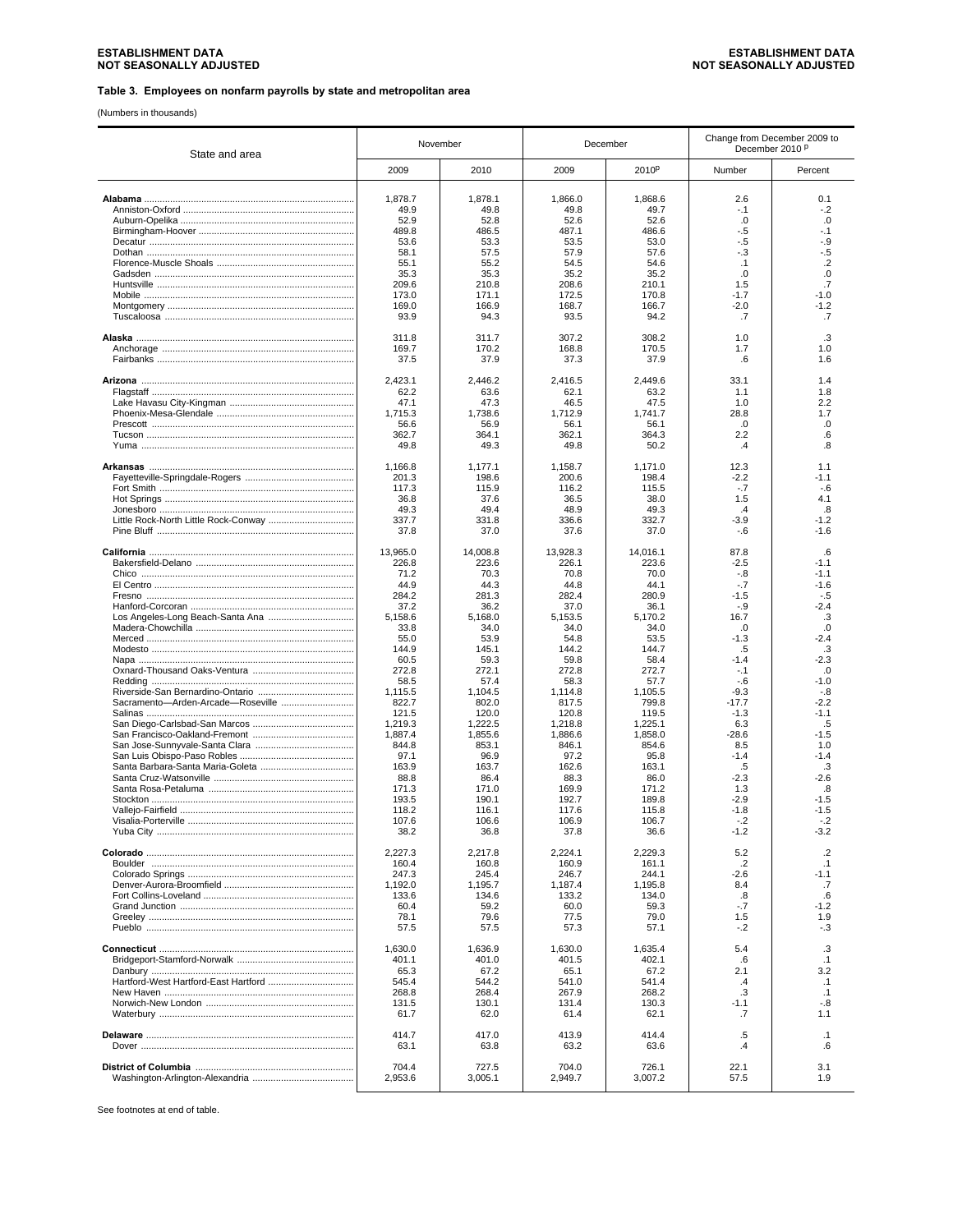(Numbers in thousands)

| State and area                             |                  | November         | December         |                  | Change from December 2009 to<br>December 2010 P |                  |
|--------------------------------------------|------------------|------------------|------------------|------------------|-------------------------------------------------|------------------|
|                                            | 2009             | 2010             | 2009             | 2010P            | Number                                          | Percent          |
|                                            | 7,216.9          | 7,260.8          | 7,237.3          | 7,281.0          | 43.7                                            | 0.6              |
|                                            | 195.0            | 194.4            | 196.9            | 196.1            | $-8$                                            | -.4              |
| Crestview-Fort Walton Beach-Destin         | 78.8             | 78.5             | 78.4             | 78.6             | $\cdot$ .2                                      | .3               |
| Deltona-Daytona Beach-Ormond Beach         | 154.7            | 154.6            | 154.7            | 155.1            | .4                                              | .3               |
|                                            | 130.0            | 130.7            | 128.1            | 129.4            | 1.3                                             | 1.0              |
|                                            | 584.3<br>195.3   | 583.9<br>194.8   | 585.7<br>196.3   | 584.2<br>195.6   | $-1.5$<br>$-.7$                                 | -.3<br>$-4$      |
| Miami-Fort Lauderdale-Pompano Beach        | 2,186.8          | 2,191.7          | 2,200.1          | 2,204.9          | 4.8                                             | $\overline{2}$   |
|                                            | 109.5            | 109.2            | 110.6            | 111.0            | .4                                              | .4               |
|                                            | 245.9            | 248.3            | 247.1            | 248.8            | 1.7                                             | .7               |
|                                            | 90.9             | 89.9             | 91.4             | 89.9             | $-1.5$                                          | $-1.6$           |
|                                            | 1,001.9<br>194.3 | 1,013.4<br>192.3 | 1,005.7<br>195.3 | 1,016.8<br>193.1 | 11.1<br>$-2.2$                                  | 1.1<br>$-1.1$    |
|                                            | 18.0             | 17.7             | 18.0             | 17.7             | $-.3$                                           | $-1.7$           |
| Panama City-Lynn Haven-Panama City Beach   | 71.3             | 72.0             | 71.1             | 71.9             | .8                                              | 1.1              |
|                                            | 159.2            | 159.9            | 158.9            | 160.1            | 1.2                                             | .8               |
|                                            | 118.9            | 119.1            | 119.5            | 119.6            | $\cdot$ 1                                       | $\cdot$ 1        |
|                                            | 39.4<br>43.7     | 39.5<br>43.6     | 39.5<br>43.7     | 39.7<br>43.7     | $\cdot$ .2<br>.0                                | .5<br>.0         |
|                                            | 173.0            | 173.4            | 171.2            | 171.5            | .3                                              | $\overline{2}$   |
|                                            | 1,126.4          | 1,127.3          | 1,128.2          | 1,130.0          | 1.8                                             | $\overline{2}$   |
|                                            | 3,854.6          | 3,849.0          | 3,835.0          | 3,827.2          | $-7.8$                                          | $-2$             |
|                                            | 61.8<br>81.6     | 62.2<br>81.0     | 62.0<br>81.3     | 62.5<br>81.2     | .5<br>$-.1$                                     | .8<br>-.1        |
|                                            | 2,276.3          | 2,277.2          | 2,264.8          | 2.264.6          | $-.2$                                           | .0               |
|                                            | 208.9            | 211.2            | 209.5            | 211.4            | 1.9                                             | .9               |
|                                            | 42.2             | 41.2             | 42.1             | 41.0             | $-1.1$                                          | $-2.6$           |
|                                            | 116.5            | 116.8            | 117.6            | 116.1            | $-1.5$                                          | $-1.3$           |
|                                            | 66.3<br>71.6     | 64.5<br>71.1     | 66.6<br>71.9     | 64.3<br>71.0     | $-2.3$<br>$-9$                                  | $-3.5$<br>$-1.3$ |
|                                            | 19.6             | 19.8             | 19.5             | 19.9             | .4                                              | 2.1              |
|                                            | 97.6             | 96.0             | 95.9             | 96.0             | .1                                              | .1               |
|                                            | 39.7             | 39.4             | 40.1             | 39.5             | $-6$                                            | $-1.5$           |
|                                            | 151.0            | 152.8            | 150.8            | 152.5            | 1.7                                             | 1.1              |
|                                            | 53.5<br>59.3     | 53.1<br>59.1     | 53.0<br>59.0     | 52.8<br>58.9     | $-.2$<br>$-.1$                                  | $-.4$<br>$-2$    |
|                                            | 590.6            | 598.3            | 594.0            | 597.0            | 3.0                                             | $.5\,$           |
|                                            | 439.4            | 445.3            | 442.5            | 444.8            | 2.3                                             | $.5\,$           |
|                                            | 609.7            | 608.6            | 603.8            | 607.8            | 4.0                                             | .7               |
|                                            | 253.6            | 248.9            | 251.7            | 247.7            | $-4.0$                                          | $-1.6$           |
|                                            | 54.0             | 53.9             | 53.6             | 53.8             | $\cdot$ .2                                      | $\overline{4}$   |
|                                            | 48.9             | 48.0             | 48.5             | 47.8             | $-7$                                            | $-1.4$           |
|                                            | 26.4<br>36.9     | 26.0<br>36.3     | 26.0<br>36.7     | 25.9<br>36.3     | $-.1$<br>-.4                                    | $-.4$<br>-1.1    |
| <u>Illinois ……………………………………………………………………</u> | 5,640.5          | 5,675.4          | 5.599.9          | 5,646.0          | 46.1                                            | .8               |
|                                            | 90.1             | 90.1             | 89.7             | 89.4             | $-3$                                            | $-.3$            |
|                                            | 112.2            | 112.2            | 111.4            | 111.1            | $-3$                                            | $-.3$            |
|                                            | 4,272.5          | 4,221.8          | 4,239.4          | 4,198.9          | $-40.5$                                         | $-1.0$           |
|                                            | 29.8<br>178.3    | 29.7<br>180.0    | 29.6<br>177.7    | 29.5<br>179.0    | $-.1$<br>1.3                                    | $-.3$<br>.7      |
|                                            | 52.6             | 52.0             | 52.1             | 51.5             | $-6$                                            | $-1.2$           |
|                                            | 43.8             | 43.5             | 43.9             | 43.5             | $-.4$                                           | -.9              |
|                                            | 177.4            | 176.6            | 175.9            | 175.7            | $-.2$                                           | $-.1$            |
| Springfield                                | 142.9            | 144.1            | 142.3            | 143.1            | .8<br>-.8                                       | .6<br>7          |
|                                            | 110.6            | 110.0            | 110.5            | 109.7            |                                                 |                  |
|                                            | 2,804.1<br>41.6  | 2,833.2<br>40.6  | 2,781.5<br>41.0  | 2,806.6<br>40.3  | 25.1<br>$-.7$                                   | .9<br>$-1.7$     |
|                                            | 86.3             | 85.5             | 85.4             | 83.1             | $-2.3$                                          | $-2.7$           |
|                                            | 42.1             | 41.9             | 41.7             | 41.7             | .0                                              | .0               |
|                                            | 99.0             | 99.7             | 98.0             | 98.9             | .9                                              | .9               |
|                                            | 171.2            | 170.3            | 170.3            | 169.3            | $-1.0$                                          | $-6$             |
|                                            | 203.0            | 201.7            | 201.9            | 201.3            | -.6                                             | $-.3$            |
|                                            | 871.4<br>40.1    | 877.7<br>41.3    | 867.0<br>39.6    | 872.1<br>41.4    | 5.1<br>1.8                                      | .6<br>4.5        |
|                                            | 92.4             | 92.5             | 91.4             | 91.4             | .0                                              | .0               |
|                                            | 43.8             | 43.8             | 43.5             | 43.3             | $-.2$                                           | $-.5$            |
|                                            | 49.9             | 50.4             | 50.1             | 49.8             | $-.3$                                           | $-6$             |
|                                            | 132.9<br>70.9    | 131.2<br>70.8    | 131.9<br>70.4    | 130.4<br>70.3    | $-1.5$<br>$-.1$                                 | $-1.1$<br>$-.1$  |
|                                            | 1,491.2          | 1,501.1          | 1,473.0          | 1,488.4          | 15.4                                            | 1.0              |
|                                            | 48.1             | 48.4             | 47.3             | 47.5             | $\cdot$                                         | $\cdot$          |
|                                            | 137.5            | 137.3            | 136.8            | 136.4            | $-.4$                                           | $-.3$            |
|                                            | 318.7            | 316.9            | 314.4            | 314.4            | .0                                              | .0               |
|                                            | 54.2<br>92.2     | 55.3<br>91.9     | 53.9<br>90.4     | 55.2<br>91.4     | 1.3<br>1.0                                      | 2.4<br>1.1       |
|                                            | 73.8             | 73.0             | 73.7             | 73.1             | -.6                                             | -.8              |
|                                            | 89.7             | 90.8             | 89.1             | 89.9             | .8                                              | .9               |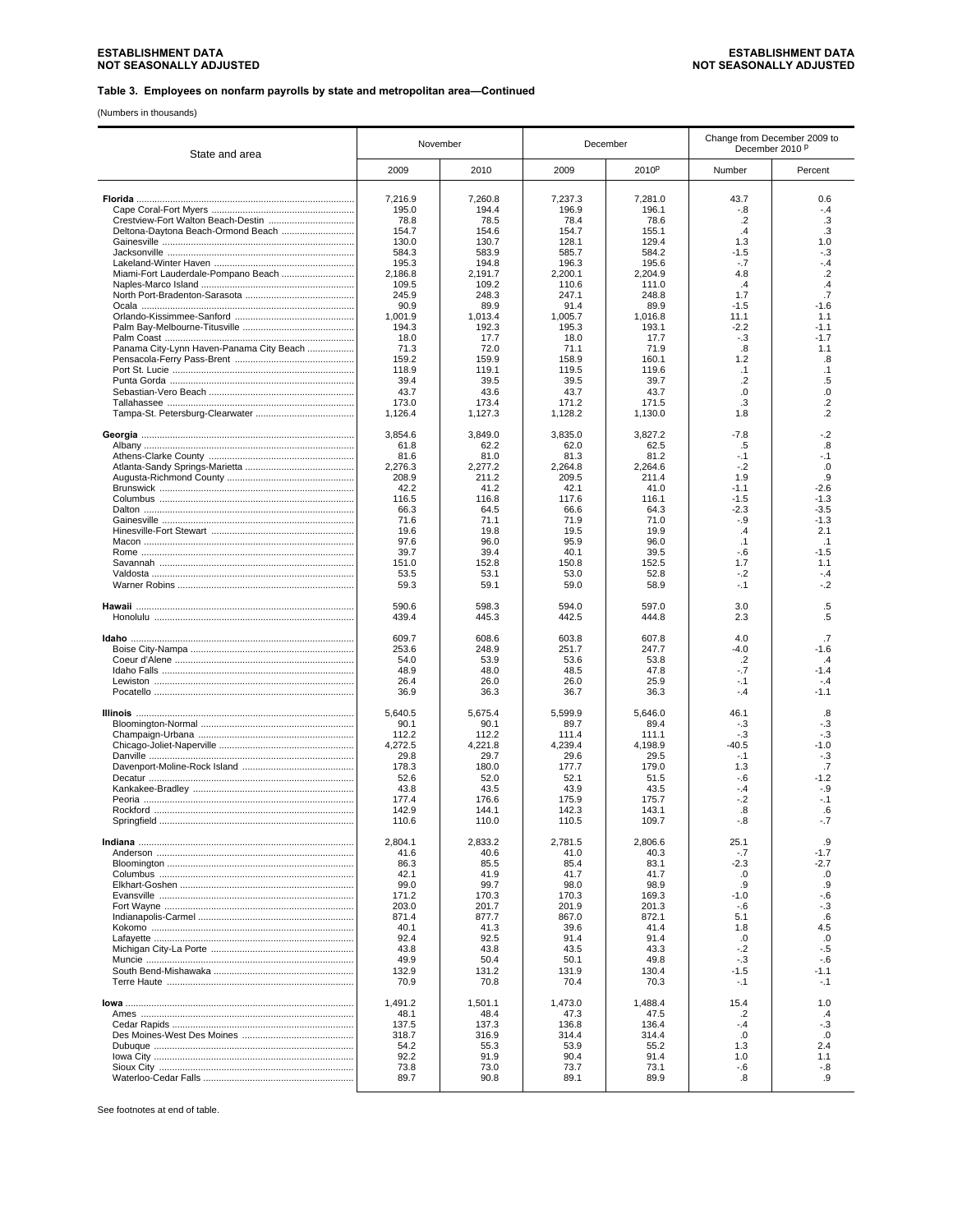(Numbers in thousands)

| State and area | November |         | December |         | Change from December 2009 to<br>December 2010 P |                 |
|----------------|----------|---------|----------|---------|-------------------------------------------------|-----------------|
|                | 2009     | 2010    | 2009     | 2010P   | Number                                          | Percent         |
|                | 1,344.5  | 1,351.9 | 1,337.8  | 1,342.2 | 4.4                                             | 0.3             |
|                | 52.7     | 52.7    | 52.1     | 51.4    | $-.7$                                           | $-1.3$          |
|                | 57.4     | 60.6    | 57.7     | 59.5    | 1.8                                             | 3.1             |
|                | 108.6    | 109.1   | 108.4    | 108.5   | $\cdot$ 1                                       | $\cdot$ 1       |
|                | 288.5    | 287.6   | 287.5    | 286.7   | -.8                                             | -.3             |
|                | 1,780.0  | 1,795.6 | 1,777.2  | 1,789.1 | 11.9                                            | .7              |
|                | 58.3     | 59.1    | 58.5     | 59.4    | .9                                              | 1.5             |
|                | 46.3     | 47.6    | 46.4     | 47.6    | 1.2                                             | 2.6             |
|                | 250.0    | 245.8   | 250.4    | 246.4   | $-4.0$                                          | $-1.6$          |
|                | 600.8    | 590.2   | 595.5    | 588.0   | $-7.5$                                          | $-1.3$          |
|                | 49.5     | 49.8    | 49.4     | 50.0    | .6                                              | 1.2             |
|                | 1,893.7  | 1,917.2 | 1,890.0  | 1,916.3 | 26.3                                            | 1.4             |
|                | 64.8     | 65.8    | 64.7     | 65.5    | .8                                              | 1.2             |
|                | 371.0    | 369.8   | 369.3    | 369.5   | $\cdot$ .2                                      | $\cdot$ 1       |
|                | 92.5     | 92.3    | 91.9     | 92.7    | .8                                              | .9              |
|                | 146.4    | 148.3   | 145.9    | 148.7   | 2.8                                             | 1.9             |
|                | 89.1     | 90.5    | 89.0     | 91.0    | 2.0                                             | 2.2             |
|                | 76.2     | 75.3    | 76.3     | 75.4    | -.9                                             | $-1.2$          |
|                | 520.0    | 524.9   | 521.5    | 525.0   | 3.5                                             | .7              |
|                | 175.3    | 176.6   | 174.5    | 177.4   | 2.9                                             | 1.7             |
|                | 593.7    | 598.8   | 591.5    | 595.6   | 4.1                                             | .7              |
|                | 65.8     | 65.8    | 65.7     | 65.2    | $-.5$                                           | $-8$            |
|                | 47.7     | 48.2    | 47.6     | 48.1    | .5                                              | 1.1             |
|                | 188.5    | 188.5   | 188.1    | 187.6   | -.5                                             | -.3             |
|                | 2,522.2  | 2,550.1 | 2,513.9  | 2,539.2 | 25.3                                            | 1.0             |
|                | 1,270.9  | 1,286.3 | 1,269.3  | 1.283.8 | 14.5                                            | 1.1             |
|                | 39.5     | 38.4    | 39.2     | 38.1    | $-1.1$                                          | $-2.8$          |
|                | 96.9     | 96.2    | 96.6     | 96.6    | .0                                              | .0              |
|                | 53.3     | 53.2    | 52.7     | 53.1    | $\cdot$                                         | .8              |
|                | 3,175.8  | 3,217.1 | 3,160.2  | 3.205.7 | 45.5                                            | 1.4             |
|                | 94.8     | 94.9    | 93.1     | 93.1    | .0                                              | $\Omega$        |
|                | 2,415.0  | 2.445.0 | 2,411.0  | 2,443.6 | 32.6                                            | 1.4             |
|                | 48.1     | 48.1    | 47.1     | 47.8    | .7                                              | 1.5             |
|                | 64.4     | 64.7    | 64.2     | 64.9    | .7                                              | 1.1             |
|                | 34.9     | 35.2    | 34.5     | 34.9    | $\cdot$                                         | 1.2             |
|                | 284.2    | 277.4   | 283.6    | 277.1   | $-6.5$                                          | $-2.3$          |
|                | 237.3    | 234.9   | 236.9    | 235.0   | $-1.9$                                          | $-0.8$          |
|                | 3,902.7  | 3,889.4 | 3,871.1  | 3,855.9 | $-15.2$                                         | $-.4$           |
|                | 195.5    | 195.6   | 194.9    | 195.2   | .3                                              | $\overline{2}$  |
|                | 56.7     | 55.8    | 56.4     | 55.5    | $-.9$                                           | $-1.6$          |
|                | 36.3     | 35.9    | 35.9     | 35.5    | $-.4$                                           | $-1.1$          |
|                | 1,735.0  | 1,707.0 | 1,720.8  | 1,696.8 | $-24.0$                                         | $-1.4$          |
|                | 134.1    | 134.0   | 135.2    | 133.7   | $-1.5$                                          | $-1.1$          |
|                | 365.2    | 366.2   | 364.2    | 365.4   | 1.2                                             | .3              |
|                | 103.3    | 99.7    | 101.5    | 98.7    | $-2.8$                                          | $-2.8$          |
|                | 54.0     | 53.5    | 53.6     | 53.1    | $-.5$                                           | $-9$            |
|                | 138.8    | 137.3   | 137.8    | 136.6   | $-1.2$                                          | $-.9$           |
|                | 218.9    | 218.2   | 217.3    | 216.6   | $-.7$                                           | $-3$            |
|                | 37.7     | 37.2    | 37.4     | 36.8    | $-6$                                            | $-1.6$          |
|                | 58.6     | 58.1    | 58.2     | 57.6    | $-6$                                            | $-1.0$          |
|                | 59.4     | 58.9    | 59.2     | 58.6    | $-6$                                            | $-1.0$          |
|                | 84.5     | 84.2    | 83.8     | 83.8    | .0                                              | .0              |
|                | 2.644.4  | 2,692.7 | 2,626.8  | 2,656.3 | 29.5                                            | 1.1             |
|                | 127.3    | 128.6   | 126.5    | 128.0   | 1.5                                             | 1.2             |
|                | 51.7     | 52.2    | 51.5     | 52.0    | .5                                              | 1.0             |
|                | 1,695.2  | 1.718.7 | 1,685.6  | 1,702.6 | 17.0                                            | 1.0             |
|                | 103.4    | 105.1   | 103.2    | 104.5   | 1.3                                             | 1.3             |
|                | 99.9     | 99.8    | 99.0     | 98.7    | $-.3$                                           | $-3$            |
|                | 1,091.4  | 1.094.0 | 1,091.1  | 1,094.7 | 3.6                                             | .3              |
|                | 106.5    | 105.8   | 106.5    | 106.0   | $-.5$                                           | $-.5$           |
|                | 59.4     | 61.2    | 59.6     | 61.3    | 1.7                                             | 2.9             |
|                | 252.0    | 253.5   | 253.1    | 255.3   | 2.2                                             | .9              |
|                | 57.3     | 55.6    | 57.5     | 55.7    | $-1.8$                                          | $-3.1$          |
|                | 2,692.7  | 2,676.8 | 2,680.2  | 2,664.0 | $-16.2$                                         | -.6             |
|                | 45.3     | 44.6    | 44.9     | 44.3    | $-.6$                                           | $-1.3$          |
|                | 93.5     | 93.2    | 92.5     | 93.0    | .5                                              | .5              |
|                | 78.4     | 78.8    | 78.3     | 78.5    | $\cdot$                                         | .3              |
|                | 78.5     | 79.3    | 77.6     | 79.3    | 1.7                                             | 2.2             |
|                | 980.9    | 962.9   | 974.5    | 956.4   | $-18.1$                                         | $-1.9$          |
|                | 59.7     | 61.8    | 59.4     | 61.3    | 1.9                                             | 3.2             |
|                | 1,300.3  | 1,303.3 | 1,297.2  | 1,300.0 | 2.8                                             | $.2\phantom{0}$ |
|                | 192.1    | 195.3   | 191.7    | 195.2   | 3.5                                             | 1.8             |
|                | 429.3    | 425.7   | 422.2    | 425.7   | 3.5                                             | .8              |
|                | 80.6     | 79.3    | 78.9     | 78.3    | $-.6$                                           | $-0.8$          |
|                | 36.0     | 34.7    | 35.4     | 34.9    | -.5                                             | $-1.4$          |
|                | 55.6     | 55.6    | 54.4     | 55.1    | .7                                              | 1.3             |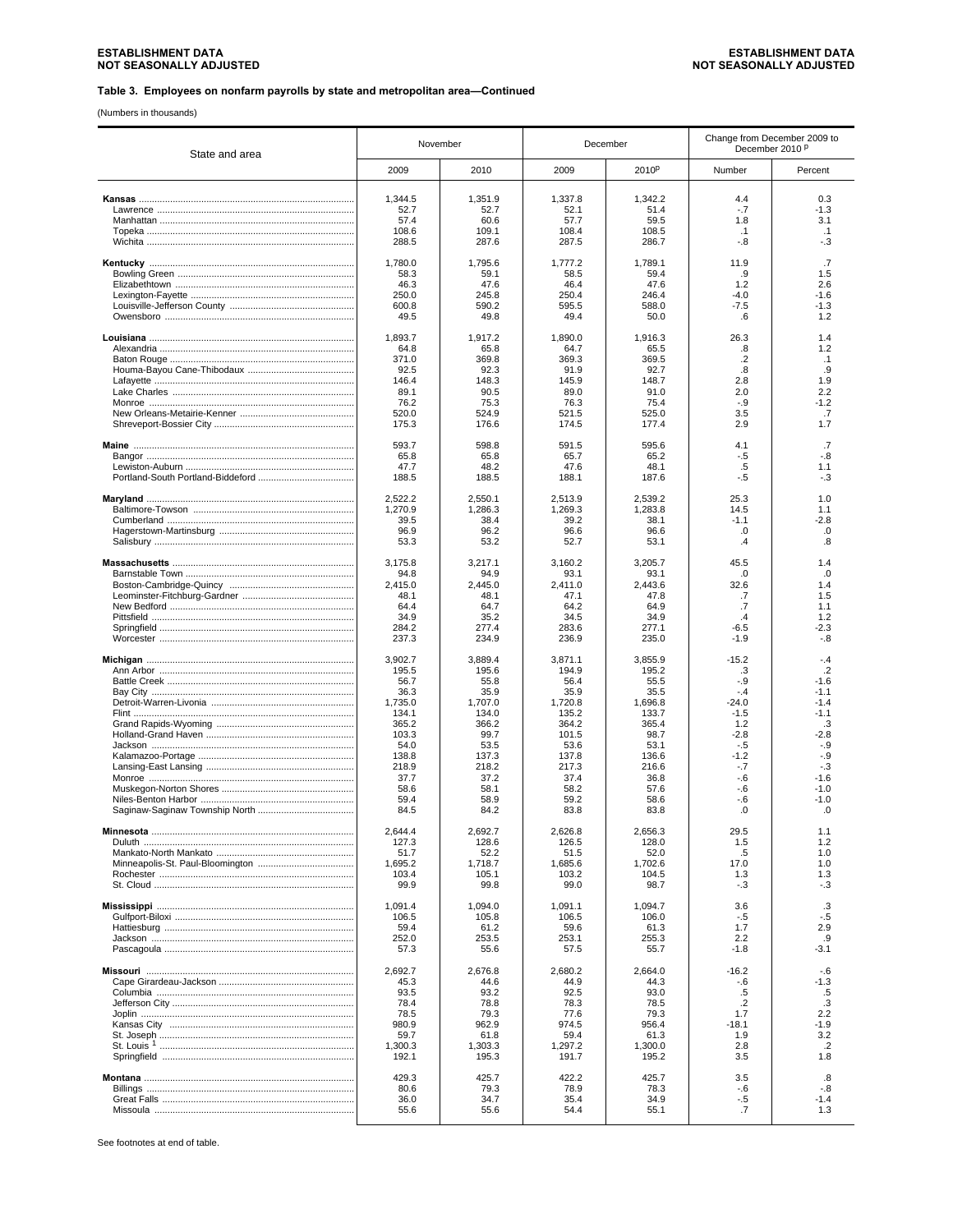(Numbers in thousands)

| State and area                           |                  | November         |                  | December          |                          | Change from December 2009 to<br>December 2010 P |  |
|------------------------------------------|------------------|------------------|------------------|-------------------|--------------------------|-------------------------------------------------|--|
|                                          | 2009             | 2010             | 2009             | 2010 <sup>p</sup> | Number                   | Percent                                         |  |
|                                          | 946.8            | 953.2            | 940.9            | 951.0             | 10.1                     | 1.1                                             |  |
|                                          | 171.9            | 172.5            | 171.4            | 173.1             | 1.7                      | 1.0                                             |  |
|                                          | 459.9            | 461.0            | 455.9            | 459.6             | 3.7                      | .8                                              |  |
|                                          | 1,136.1          | 1,113.3          | 1,132.6          | 1,116.0           | $-16.6$                  | $-1.5$                                          |  |
|                                          | 29.6<br>814.7    | 29.0<br>795.7    | 29.5<br>810.7    | 29.2<br>797.6     | $-.3$<br>$-13.1$         | $-1.0$<br>$-1.6$                                |  |
|                                          | 193.2            | 188.0            | 192.8            | 188.4             | $-4.4$                   | $-2.3$                                          |  |
|                                          | 622.6            | 641.7            | 630.4            | 643.3             | 12.9                     | 2.0                                             |  |
|                                          | 98.3             | 99.3             | 99.6             | 99.2              | $-.4$                    | $-.4$                                           |  |
|                                          | 54.0<br>56.6     | 54.7<br>57.4     | 54.1<br>56.4     | 54.1<br>57.2      | .0<br>.8                 | .0<br>1.4                                       |  |
|                                          |                  |                  |                  |                   |                          |                                                 |  |
|                                          | 3,894.7          | 3,873.7          | 3,892.6          | 3,861.9           | $-30.7$                  | -.8                                             |  |
|                                          | 137.1            | 135.8            | 137.6            | 134.3             | $-3.3$                   | $-2.4$                                          |  |
|                                          | 36.3<br>237.3    | 41.5<br>234.3    | 36.1<br>237.0    | 41.3<br>233.6     | 5.2<br>$-3.4$            | 14.4<br>$-1.4$                                  |  |
|                                          | 60.5             | 59.9             | 60.6             | 59.4              | $-1.2$                   | $-2.0$                                          |  |
|                                          |                  |                  |                  |                   |                          |                                                 |  |
|                                          | 812.6<br>380.7   | 808.5<br>375.3   | 809.4<br>380.5   | 806.0<br>375.2    | $-3.4$<br>-5.3           | $-4$<br>-1.4                                    |  |
|                                          | 48.8             | 48.6             | 48.4             | 48.5              | $\cdot$ 1                | .2                                              |  |
|                                          | 69.1             | 70.6             | 68.8             | 70.4              | 1.6                      | 2.3                                             |  |
|                                          | 60.9             | 60.6             | 60.9             | 60.6              | $-.3$                    | -.5                                             |  |
|                                          | 8,590.7          | 8.635.2          | 8.570.6          | 8.606.7           | 36.1                     | .4                                              |  |
|                                          | 445.7<br>111.3   | 442.5            | 443.4<br>110.9   | 439.2             | $-4.2$<br>$\cdot$        | -.9                                             |  |
|                                          | 543.7            | 111.6<br>546.1   | 541.2            | 111.1<br>543.2    | 2.0                      | .2<br>$\cdot$ 4                                 |  |
|                                          | 39.5             | 39.9             | 39.3             | 40.1              | .8                       | 2.0                                             |  |
|                                          | 53.4             | 54.0             | 52.8             | 53.1              | .3                       | .6                                              |  |
|                                          | 66.3             | 66.8             | 66.2             | 66.8              | .6                       | .9                                              |  |
| New York-Northern New Jersey-Long Island | 61.5<br>8,320.6  | 62.3<br>8,318.9  | 61.2<br>8,300.8  | 61.7<br>8,298.5   | .5<br>$-2.3$             | 8.<br>0.                                        |  |
|                                          | 251.4            | 250.8            | 249.7            | 249.7             | .0                       | .0                                              |  |
|                                          | 509.3            | 511.0            | 507.9            | 510.4             | 2.5                      | .5                                              |  |
|                                          | 319.7<br>132.5   | 320.6<br>131.9   | 318.7<br>132.5   | 320.1<br>131.4    | 1.4<br>$-1.1$            | $\mathcal{A}$<br>-.8                            |  |
|                                          |                  |                  |                  |                   |                          |                                                 |  |
|                                          | 3,929.6<br>165.9 | 3,931.3<br>168.3 | 3,910.7<br>165.7 | 3,921.9<br>167.8  | 11.2<br>2.1              | .3<br>1.3                                       |  |
|                                          | 56.2             | 56.3             | 55.8             | 56.1              | .3                       | .5                                              |  |
|                                          | 808.3            | 811.5            | 805.9            | 811.3             | 5.4                      | $\cdot$                                         |  |
|                                          | 285.3            | 287.8            | 284.3            | 287.4             | 3.1                      | 1.1                                             |  |
|                                          | 130.5<br>43.7    | 130.0<br>44.3    | 130.5<br>43.4    | 129.7<br>44.2     | $-.8$<br>.8              | $-6$<br>1.8                                     |  |
|                                          | 343.3            | 340.8            | 342.2            | 340.4             | $-1.8$                   | $-5$                                            |  |
|                                          | 75.7             | 74.5             | 75.3             | 74.3              | $-1.0$                   | $-1.3$                                          |  |
|                                          | 143.5            | 141.1            | 142.7            | 140.9             | $-1.8$                   | $-1.3$                                          |  |
|                                          | 48.5<br>501.4    | 48.4<br>499.9    | 48.5<br>499.4    | 48.0<br>499.6     | $-.5$<br>$.2\phantom{0}$ | $-1.0$<br>.0                                    |  |
|                                          | 60.8             | 60.8             | 60.3             | 60.6              | .3                       | .5                                              |  |
|                                          | 137.8            | 136.2            | 137.2            | 135.6             | $-1.6$                   | $-1.2$                                          |  |
|                                          | 208.8            | 207.7            | 208.1            | 207.5             | $-.6$                    | $-3$                                            |  |
|                                          | 372.3            | 377.2            | 369.4            | 375.8             | 6.4                      | 1.7                                             |  |
|                                          | 62.8             | 62.9             | 62.6             | 62.8              | .2                       | .3                                              |  |
| Fargo                                    | 123.1<br>54.5    | 122.8<br>54.9    | 122.1<br>53.9    | 122.5<br>54.3     | 4<br>.4                  | 3<br>.7                                         |  |
|                                          |                  |                  |                  |                   |                          |                                                 |  |
|                                          | 5,069.6          | 5,073.0          | 5,045.4          | 5,048.7           | 3.3                      | $\cdot$ 1                                       |  |
|                                          | 317.4<br>160.0   | 317.3<br>159.3   | 316.9<br>158.9   | 318.4<br>158.2    | 1.5<br>$-.7$             | .5<br>-.4                                       |  |
|                                          | 993.0            | 992.4            | 996.8            | 987.7             | $-9.1$                   | $-0.9$                                          |  |
|                                          | 998.2            | 1,008.0          | 989.6            | 1,000.8           | 11.2                     | 1.1                                             |  |
|                                          | 911.2            | 902.4            | 903.7            | 904.2             | .5                       | $\cdot$ 1                                       |  |
|                                          | 372.2<br>52.3    | 369.9<br>52.4    | 370.5<br>51.7    | 369.5<br>51.5     | $-1.0$<br>$-.2$          | $-3$<br>$-.4$                                   |  |
|                                          | 53.8             | 54.8             | 52.9             | 54.4              | 1.5                      | 2.8                                             |  |
|                                          | 35.0             | 36.0             | 34.3             | 35.6              | 1.3                      | 3.8                                             |  |
|                                          | 50.6             | 49.5             | 50.1             | 49.7              | $-.4$                    | $-.8$                                           |  |
|                                          | 45.1<br>299.5    | 45.6<br>296.9    | 43.8<br>297.5    | 45.6<br>294.9     | 1.8<br>$-2.6$            | 4.1<br>-.9                                      |  |
|                                          | 218.3            | 218.9            | 220.1            | 217.7             | $-2.4$                   | $-1.1$                                          |  |
|                                          |                  |                  |                  |                   |                          |                                                 |  |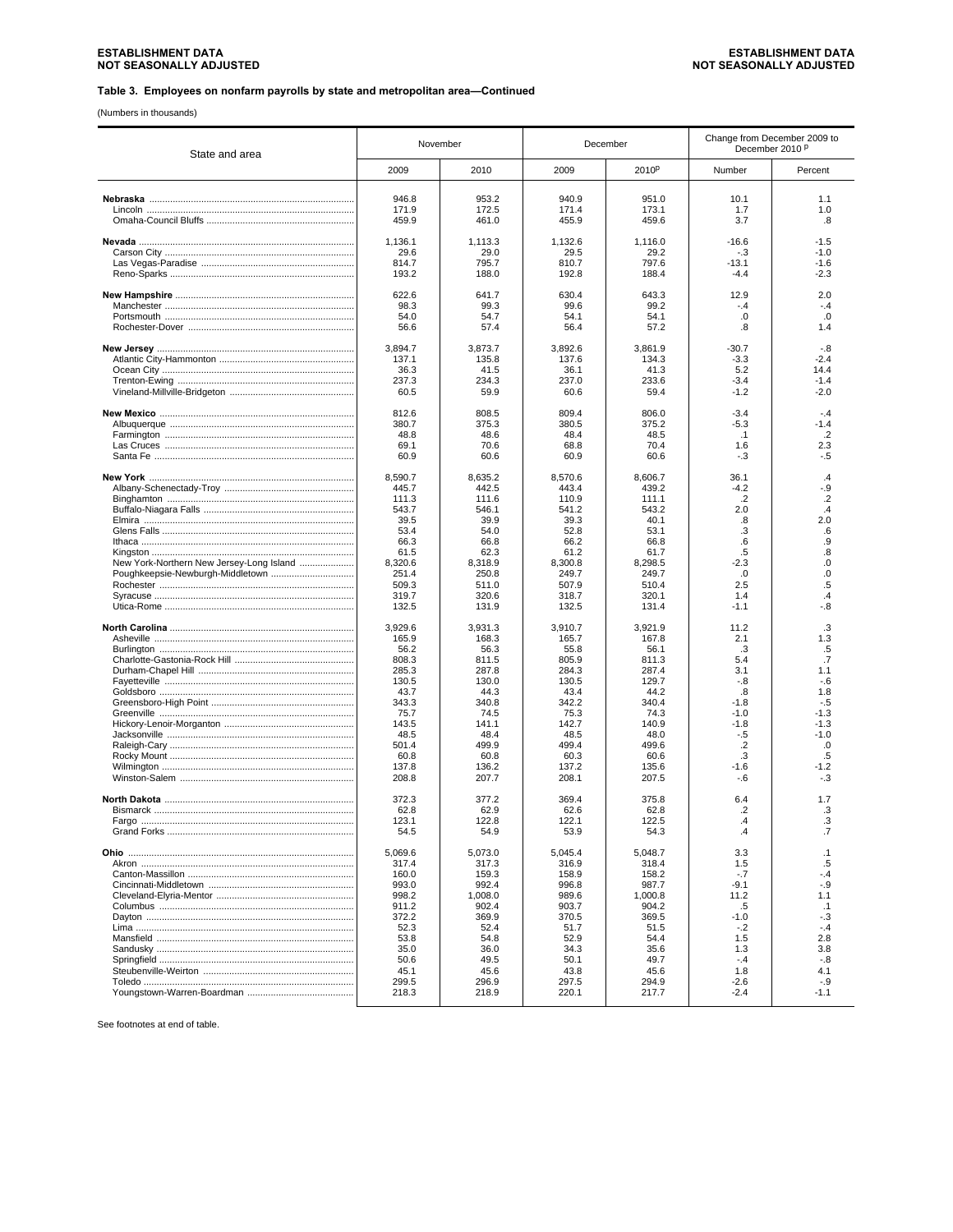(Numbers in thousands)

| State and area                           | November         |                  | December         |                   | Change from December 2009 to<br>December 2010 P |                 |
|------------------------------------------|------------------|------------------|------------------|-------------------|-------------------------------------------------|-----------------|
|                                          | 2009             | 2010             | 2009             | 2010 <sup>p</sup> | Number                                          | Percent         |
|                                          | 1,534.1          | 1,556.6          | 1,532.5          | 1,554.8           | 22.3                                            | 1.5             |
|                                          | 44.3             | 45.4             | 44.3             | 44.7              | $\cdot$ 4                                       | .9              |
|                                          | 559.1            | 564.4            | 559.8            | 565.4             | 5.6                                             | 1.0             |
|                                          | 410.0            | 411.3            | 411.0            | 411.7             | .7                                              | .2              |
|                                          | 1,608.7          | 1,621.1          | 1,601.7          | 1,613.7           | 12.0                                            | .7              |
|                                          | 61.3<br>37.2     | 59.4<br>37.0     | 61.1<br>37.0     | 58.8<br>36.6      | $-2.3$<br>$-.4$                                 | -3.8<br>-1.1    |
|                                          | 142.4            | 141.8            | 143.0            | 142.2             | $-0.8$                                          | $-6$            |
|                                          | 76.6             | 77.0             | 76.9             | 77.1              | $\cdot$ .2                                      | .3              |
|                                          | 967.8<br>146.7   | 965.1<br>143.9   | 965.2<br>145.0   | 960.6<br>142.4    | -4.6<br>$-2.6$                                  | $-.5$<br>$-1.8$ |
|                                          |                  |                  |                  |                   |                                                 |                 |
|                                          | 5,627.1          | 5.685.6          | 5,603.5          | 5,668.5           | 65.0                                            | 1.2             |
|                                          | 332.5<br>60.8    | 334.3<br>62.2    | 332.4<br>60.7    | 334.5<br>62.0     | 2.1<br>1.3                                      | .6<br>2.1       |
|                                          | 127.0            | 128.7            | 125.8            | 128.0             | 2.2                                             | 1.7             |
|                                          | 321.5            | 319.2            | 320.3            | 319.2             | $-1.1$                                          | -.3             |
|                                          | 60.6             | 60.7             | 60.3             | 60.6              | .3                                              | .5              |
|                                          | 226.9<br>48.6    | 228.3<br>49.0    | 226.2<br>48.6    | 227.2<br>49.0     | 1.0<br>$\cdot$                                  | .4<br>.8        |
|                                          | 2,714.6          | 2,713.2          | 2,710.6          | 2,712.1           | 1.5                                             | $\cdot$ 1       |
|                                          | 1,125.8          | 1,133.2          | 1,120.0          | 1,129.1           | 9.1                                             | .8              |
|                                          | 166.2<br>255.4   | 167.2<br>256.0   | 165.7<br>254.1   | 167.1<br>255.8    | 1.4<br>1.7                                      | .8<br>.7        |
|                                          | 77.3             | 76.6             | 74.8             | 74.7              | $-.1$                                           | -.1             |
|                                          | 52.5             | 53.0             | 52.3             | 52.6              | .3                                              | .6              |
|                                          | 174.6            | 176.6            | 174.7            | 177.4             | 2.7                                             | 1.5             |
|                                          | 459.0<br>539.3   | 455.4<br>533.6   | 455.7<br>535.8   | 453.3<br>531.5    | $-2.4$<br>$-4.3$                                | -.5<br>-.8      |
|                                          |                  |                  |                  |                   |                                                 |                 |
|                                          | 1,820.8<br>58.3  | 1,829.1<br>57.8  | 1,812.7<br>58.4  | 1,828.8<br>58.2   | 16.1<br>$-.2$                                   | .9<br>-.3       |
| Charleston-North Charleston-Summerville  | 284.8            | 289.0            | 283.4            | 288.8             | 5.4                                             | 1.9             |
|                                          | 348.1            | 348.6            | 346.6            | 348.1             | 1.5                                             | .4              |
|                                          | 83.3             | 84.7             | 83.1             | 85.1              | 2.0                                             | 2.4             |
| Myrtle Beach-North Myrtle Beach-Conway   | 294.5<br>111.3   | 295.6<br>115.1   | 293.5<br>108.2   | 295.5<br>111.8    | 2.0<br>3.6                                      | .7<br>3.3       |
|                                          | 117.3            | 118.3            | 117.1            | 117.7             | .6                                              | .5              |
|                                          | 35.5             | 35.1             | 35.2             | 34.9              | -.3                                             | -.9             |
|                                          | 403.9            | 406.8            | 398.0            | 402.5             | 4.5                                             | 1.1             |
|                                          | 59.9             | 60.6             | 59.1             | 59.3              | $\cdot$ .2                                      | .3              |
|                                          | 134.1            | 134.8            | 133.1            | 134.2             | 1.1                                             | .8              |
|                                          | 2,621.6          | 2,645.4          | 2,611.8          | 2,636.3           | 24.5                                            | .9              |
|                                          | 227.3<br>81.8    | 230.2<br>83.2    | 226.2<br>81.7    | 229.6<br>82.5     | 3.4<br>.8                                       | 1.5<br>1.0      |
|                                          | 39.3             | 39.5             | 39.3             | 39.4              | $\cdot$ 1                                       | .3              |
|                                          | 57.6             | 57.6             | 57.4             | 57.5              | $\cdot$ 1                                       | $\cdot$         |
|                                          | 78.0<br>116.5    | 78.7<br>117.6    | 77.3<br>115.7    | 78.2<br>117.5     | .9<br>1.8                                       | 1.2<br>1.6      |
|                                          | 323.3            | 325.0            | 322.1            | 323.7             | 1.6                                             | .5              |
|                                          | 598.4            | 590.0            | 595.4            | 589.7             | $-5.7$                                          | $-1.0$          |
|                                          | 45.0             | 44.7             | 44.7             | 44.5              | $-.2$                                           | - 4             |
| Nashville-Davidson-Murfreesboro-Franklin | 725.8            | 723.8            | 724.7            | 722.8             | $-1.9$                                          | $-.3$           |
| Texas                                    | 10.322.7         | 10.514.9         | 10.297.5         | 10.529.2          | 231.7                                           | 2.3             |
|                                          | 65.7<br>110.2    | 66.5<br>112.2    | 65.5<br>110.2    | 66.5<br>112.3     | 1.0<br>2.1                                      | 1.5<br>1.9      |
|                                          | 761.5            | 777.0            | 758.8            | 774.0             | 15.2                                            | 2.0             |
|                                          | 157.0            | 159.4            | 156.8            | 159.6             | 2.8                                             | 1.8             |
|                                          | 124.5<br>99.7    | 127.4<br>101.3   | 124.4<br>99.4    | 127.6<br>100.1    | 3.2<br>.7                                       | 2.6<br>.7       |
|                                          | 176.9            | 179.6            | 176.8            | 179.8             | 3.0                                             | 1.7             |
|                                          | 2,862.4          | 2.903.5          | 2.872.3          | 2,909.0           | 36.7                                            | 1.3             |
|                                          | 273.0            | 274.1<br>2,534.5 | 273.0<br>2,529.5 | 274.8<br>2,542.6  | 1.8<br>13.1                                     | .7<br>.5        |
|                                          | 2,527.0<br>126.6 | 128.9            | 126.5            | 129.5             | 3.0                                             | 2.4             |
|                                          | 87.1             | 88.8             | 87.2             | 88.8              | 1.6                                             | 1.8             |
|                                          | 93.9             | 96.0             | 93.8             | 96.1              | 2.3                                             | 2.5             |
|                                          | 130.4<br>219.2   | 130.8<br>224.6   | 129.7<br>220.1   | 130.8<br>225.0    | 1.1<br>4.9                                      | .8<br>2.2       |
|                                          | 65.0             | 66.1             | 65.1             | 66.4              | 1.3                                             | 2.0             |
|                                          | 58.2             | 59.5             | 58.1             | 59.6              | 1.5                                             | 2.6             |
|                                          | 44.0<br>833.7    | 44.8<br>840.4    | 44.0<br>831.8    | 45.0<br>838.8     | 1.0<br>7.0                                      | 2.3<br>.8       |
|                                          | 42.4             | 43.3             | 42.4             | 43.3              | .9                                              | 2.1             |
|                                          | 56.2             | 57.4             | 56.3             | 57.6              | 1.3                                             | 2.3             |
|                                          | 93.2             | 94.4             | 93.1             | 94.8              | 1.7                                             | 1.8             |
|                                          | 48.5<br>106.6    | 49.2<br>108.7    | 48.3<br>106.5    | 49.4<br>109.2     | 1.1<br>2.7                                      | 2.3<br>2.5      |
|                                          | 58.2             | 58.9             | 58.0             | 58.9              | .9                                              | 1.6             |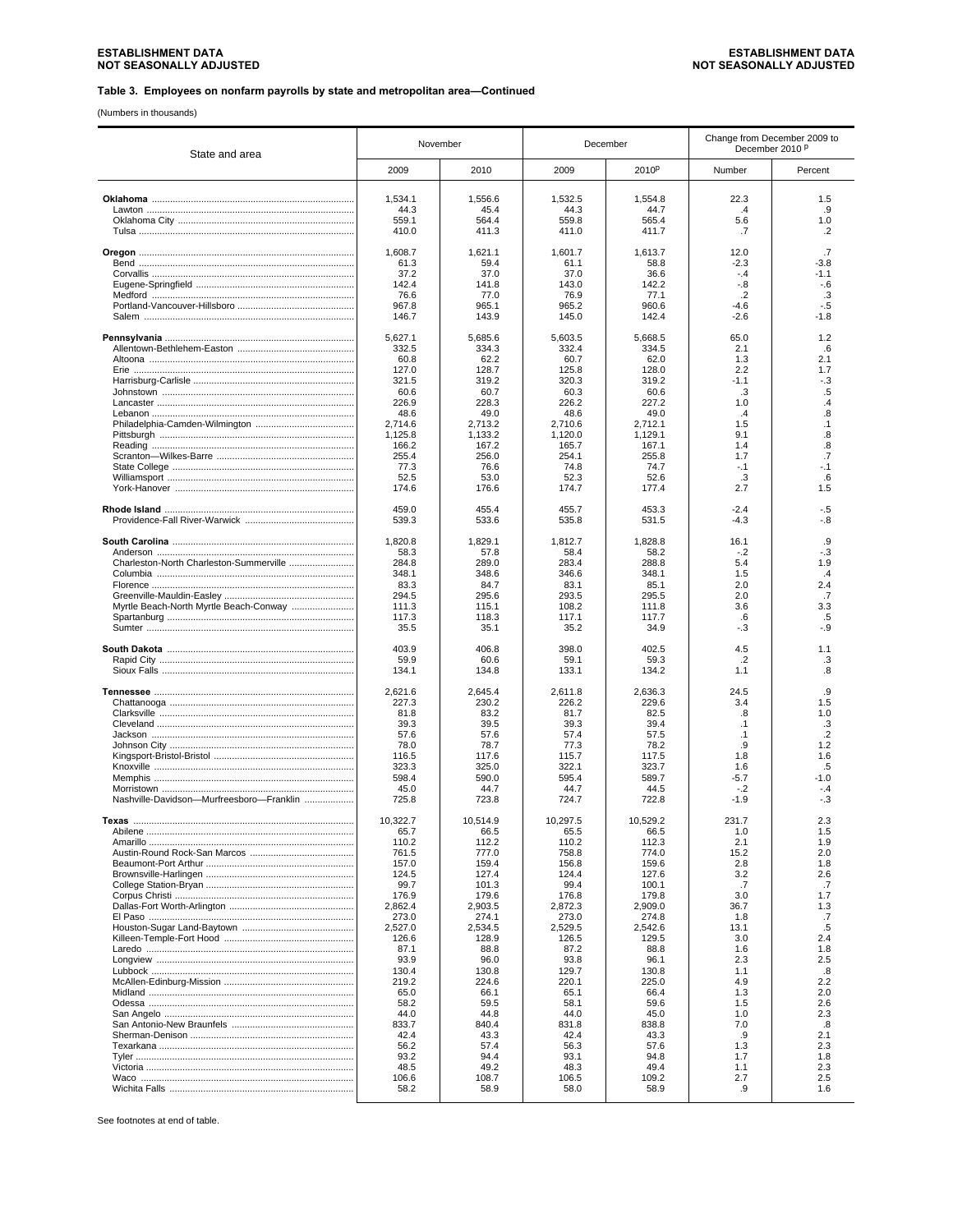(Numbers in thousands)

| State and area | November     |              | December     |              | Change from December 2009 to<br>December 2010 <sup>P</sup> |                         |
|----------------|--------------|--------------|--------------|--------------|------------------------------------------------------------|-------------------------|
|                | 2009         | 2010         | 2009         | 2010P        | Number                                                     | Percent                 |
|                | 1,196.1      | 1,205.1      | 1,192.6      | 1,205.4      | 12.8                                                       | 1.1                     |
|                | 53.1         | 53.7         | 52.9         | 53.6         | .7                                                         | 1.3                     |
|                | 194.0        | 192.3        | 192.7        | 191.7        | $-1.0$                                                     | -.5                     |
|                | 181.2        | 180.3        | 180.9        | 180.6        | $-.3$                                                      | $-2$                    |
|                | 47.1         | 45.9         | 46.7         | 45.3         | $-1.4$                                                     | $-3.0$                  |
|                | 611.9        | 606.3        | 612.3        | 609.4        | $-2.9$                                                     | $-.5$                   |
|                | 298.3        | 298.7        | 302.0        | 301.9        | $-.1$                                                      | .0                      |
|                | 111.0        | 110.9        | 111.4        | 111.3        | $-1$                                                       | $-1$                    |
|                | 3.630.2      | 3,677.8      | 3,628.2      | 3,664.3      | 36.1                                                       | 1.0                     |
|                | 70.5         | 71.5         | 69.7         | 70.1         | $\overline{a}$                                             | 6                       |
|                | 99.4         | 100.2        | 98.4         | 99.9         | 1.5                                                        | 1.5                     |
|                | 39.5         | 39.8         | 39.4         | 39.6         | $.2\phantom{0}$                                            | .5                      |
|                | 62.3         | 64.5         | 62.7         | 64.0         | 1.3                                                        | 2.1                     |
|                | 105.3        | 101.8        | 105.1        | 102.0        | $-3.1$                                                     | $-2.9$                  |
|                | 597.6        | 596.7        | 598.1        | 593.0        | -5.1                                                       | -.9                     |
|                | 155.2        | 155.3        | 154.8        | 155.2        | $\mathcal{A}$                                              | .3                      |
|                | 734.4        | 742.4        | 733.4        | 740.5        | 7.1                                                        | 1.0                     |
|                | 53.7         | 53.1         | 53.4         | 52.9         | - 5                                                        | $-.9$                   |
|                | 2,805.6      | 2,831.2      | 2,786.5      | 2,820.9      | 34.4                                                       | 1.2                     |
|                | 80.0         | 79.1         | 79.5         | 78.0         | $-1.5$                                                     | $-1.9$                  |
|                | 83.8         | 83.3         | 83.0         | 83.1         | .1                                                         | $\cdot$ 1               |
|                | 96.2         | 100.7        | 95.9         | 100.6        | 4.7                                                        | 4.9                     |
|                | 35.9         | 35.4         | 35.1         | 35.0         | $-.1$                                                      | $-.3$                   |
|                | 44.2         | 43.4         | 43.4         | 42.9         | $-.5$                                                      | $-1.2$                  |
|                | 99.9         | 99.2         | 99.5         | 99.1         | $-.4$                                                      | $-4$                    |
|                | 1,650.4      | 1,661.6      | 1,646.6      | 1,662.7      | 16.1                                                       | 1.0                     |
|                | 210.9        | 208.8        | 209.0        | 207.0        | $-2.0$                                                     | $-1.0$                  |
|                | 38.5<br>78.1 | 39.1<br>79.5 | 38.7<br>76.6 | 38.8<br>78.6 | $\cdot$ 1<br>2.0                                           | $\mathbf{3}$<br>2.6     |
|                | 744.6        | 751.7        | 739.7        | 747.8        | 8.1                                                        | 1.1                     |
|                | 147.3        | 147.3        | 147.3        | 147.1        | $-.2$                                                      | $-1$                    |
|                | 116.5        | 116.4        | 116.4        | 116.4        | .0                                                         | $\Omega$                |
|                | 64.6         | 64.5         | 64.4         | 64.1         | $-.3$                                                      | $-5$                    |
|                | 70.9         | 72.3         | 70.8         | 71.8         | 1.0                                                        | 1.4                     |
|                | 67.4         | 68.6         | 67.4         | 68.4         | 1.0                                                        | 1.5                     |
|                | 2,742.7      | 2,765.6      | 2,712.9      | 2,745.4      | 32.5                                                       | 1.2                     |
|                | 114.9        | 115.5        | 113.6        | 114.5        | .9                                                         | .8                      |
|                | 79.7         | 79.4         | 78.9         | 79.3         | $\mathcal{A}$                                              | .5                      |
|                | 44.5         | 44.9         | 44.5         | 44.7         | $\cdot$ .2                                                 | $\overline{.4}$         |
|                | 162.7        | 164.3        | 161.4        | 162.7        | 1.3                                                        | $\overline{\mathbf{8}}$ |
|                | 61.0         | 61.2         | 60.7         | 60.7         | .0                                                         | $\overline{0}$          |
|                | 73.0         | 73.2         | 72.5         | 73.0         | $.5\,$                                                     | $\overline{.7}$         |
|                | 341.9        | 341.6        | 336.7        | 338.6        | 1.9                                                        | .6                      |
|                | 808.2        | 803.9        | 799.0        | 798.6        | $-4$                                                       | - 1                     |
|                | 91.1         | 91.7         | 90.7         | 91.0         | .3                                                         | .3                      |
|                | 74.2         | 74.0         | 73.8         | 73.6         | $-2$                                                       | -.3                     |
|                | 58.5<br>66.6 | 59.2<br>67.2 | 58.8<br>66.2 | 58.3<br>66.8 | $-.5$<br>6                                                 | $-0.9$<br>.9            |
|                | 280.1        | 282.2        | 278.9        | 282.8        | 3.9                                                        | 1.4                     |
|                | 38.0         | 38.1         | 38.3         | 38.3         | .0                                                         | .0                      |
|                | 44.2         | 43.8         | 43.9         | 43.8         | $-.1$                                                      | $-2$                    |
|                |              |              |              |              |                                                            |                         |
|                | 945.3        | 928.8        | 950.1        | 939.2        | $-10.9$                                                    | $-1.1$                  |
|                | 46.9         | 48.2         | 47.2         | 49.7         | 2.5                                                        | 5.3                     |
|                | 14.9         | 14.4         | 15.5         | 14.6         | $-.9$                                                      | $-5.8$                  |
|                | 17.9         | 15.6         | 17.8         | 15.8         | $-2.0$                                                     | -11.2                   |
|                | 37.3         | 37.6         | 37.3         | 38.4         | 1.1                                                        | 2.9                     |
|                | 63.0         | 63.2         | 63.1         | 64.0         | .9                                                         | 1.4                     |
|                | 22.9         | 21.6         | 23.3         | 22.3         | $-1.0$                                                     | $-4.3$                  |
|                | 700.8        | 685.6        | 703.0        | 692.1        | $-10.9$                                                    | -16                     |
|                | 14.5         | 14.0         | 14.7         | 14.2         | $-.5$                                                      | $-3.4$                  |
|                | 43.6         | 45.0         | 43.5         | 44.3         | $\boldsymbol{.8}$                                          | 1.8                     |

<sup>1</sup> Area boundaries do not reflect official OMB definitions.<br><sup>P</sup> = preliminary.<br>NOTE: Data are counts of jobs by place of work. Estimates subsequent to the current<br>benchmark are provisional and will be revised when new in

six New England states are Metropolitan New England City and Town Areas (NECTAs), while areas in other states are county-based. Some metropolitan areas lie in two or<br>more states. They are listed under the state that appears first in their titles.<br>Davenport-Moline-Rock Island, lowa-III. is the exceptio operational reasons.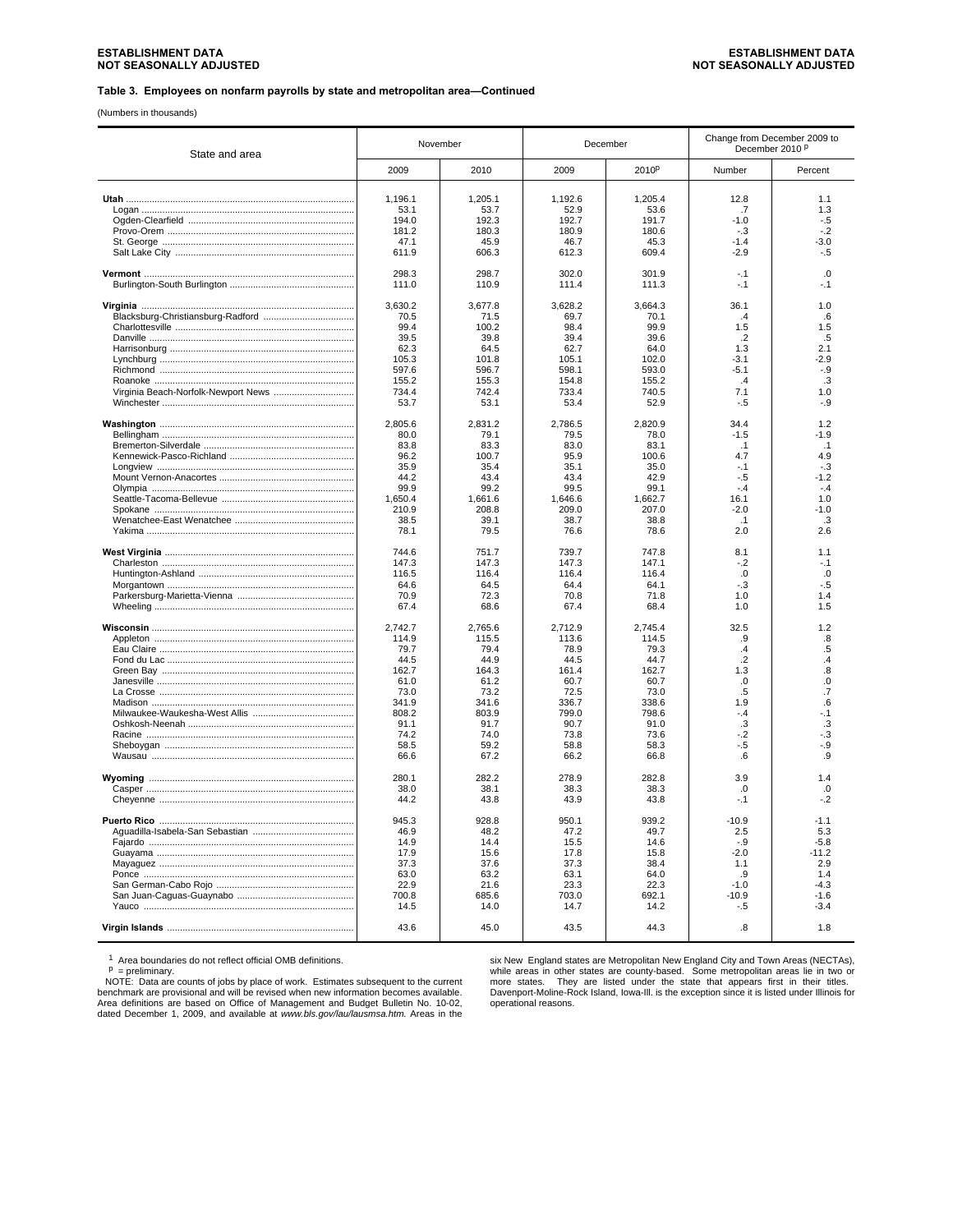**Table 4. Employees on nonfarm payrolls by state, selected metropolitan area, and metropolitan division**

(Numbers in thousands)

| State, area, and division                     | November         |                  | December         |                  | Change from December 2009 to<br>December 2010 <sup>P</sup> |                          |
|-----------------------------------------------|------------------|------------------|------------------|------------------|------------------------------------------------------------|--------------------------|
|                                               | 2009             | 2010             | 2009             | 2010P            | Number                                                     | Percent                  |
|                                               |                  |                  |                  |                  |                                                            |                          |
|                                               | 13,965.0         | 14,008.8         | 13,928.3         | 14,016.1         | 87.8                                                       | 0.6                      |
|                                               | 5,158.6          | 5,168.0          | 5,153.5          | 5,170.2          | 16.7                                                       | .3                       |
|                                               | 3.805.4          | 3,793.5          | 3.802.1          | 3,797.9          | $-4.2$                                                     | $-1$                     |
|                                               | 1.353.2          | 1,374.5          | 1,351.4          | 1.372.3          | 20.9                                                       | 1.5                      |
|                                               | 1,887.4<br>953.9 | 1,855.6          | 1,886.6          | 1,858.0          | $-28.6$<br>$-15.9$                                         | $-1.5$<br>$-1.7$         |
| San Francisco-San Mateo-Redwood City          | 933.5            | 937.4<br>918.2   | 954.9<br>931.7   | 939.0<br>919.0   | $-12.7$                                                    | $-1.4$                   |
|                                               |                  |                  |                  |                  |                                                            |                          |
|                                               | 704.4            | 727.5            | 704.0            | 726.1            | 22.1                                                       | 3.1                      |
|                                               | 2.953.6          | 3.005.1          | 2.949.7          | 3.007.2          | 57.5                                                       | 1.9                      |
|                                               | 559.3            | 569.5            | 559.0            | 570.6            | 11.6                                                       | 2.1                      |
|                                               | 2,394.3          | 2,435.6          | 2,390.7          | 2,436.6          | 45.9                                                       | 1.9                      |
|                                               | 7.216.9          | 7.260.8          | 7.237.3          | 7,281.0          | 43.7                                                       | .6                       |
| Miami-Fort Lauderdale-Pompano Beach           | 2.186.8          | 2.191.7          | 2.200.1          | 2.204.9          | 4.8                                                        | $\overline{2}$           |
| Fort Lauderdale-Pompano Beach-Deerfield Beach | 705.2            | 699.8            | 708.4            | 703.1            | $-5.3$                                                     | $-7$                     |
|                                               | 982.2            | 987.4            | 988.3            | 991.5            | 3.2                                                        | .3                       |
| West Palm Beach-Boca Raton-Boynton Beach      | 499.4            | 504.5            | 503.4            | 510.3            | 6.9                                                        | 1.4                      |
|                                               | 5,640.5          | 5,675.4          | 5,599.9          | 5,646.0          | 46.1                                                       | .8                       |
|                                               | 4,272.5          | 4.221.8          | 4.239.4          | 4.198.9          | $-40.5$                                                    | $-1.0$                   |
|                                               | 3,626.2          | 3,590.2          | 3,601.0          | 3,572.1          | $-28.9$                                                    | $-8$                     |
|                                               | 266.7            | 265.9            | 264.8            | 263.6            | $-1.2$                                                     | $-.5$                    |
|                                               | 379.6            | 365.7            | 373.6            | 363.2            | $-10.4$                                                    | $-2.8$                   |
|                                               | 3,175.8          | 3,217.1          | 3,160.2          | 3,205.7          | 45.5                                                       | 1.4                      |
|                                               | 2,415.0          | 2,445.0          | 2,411.0          | 2,443.6          | 32.6                                                       | 1.4                      |
|                                               | 1,661.7          | 1,676.1          | 1,656.2          | 1,671.5          | 15.3                                                       | .9                       |
|                                               | 86.9             | 88.1             | 86.5             | 87.3             | .8                                                         | .9                       |
|                                               | 152.2            | 154.6            | 152.5            | 154.4            | 1.9                                                        | 1.2                      |
|                                               | 76.5             | 76.7             | 75.9             | 76.7             | .8                                                         | 1.1                      |
|                                               | 113.6            | 113.2            | 113.6            | 112.9            | $-7$                                                       | $-6$                     |
|                                               | 126.6            | 127.8            | 127.0            | 128.3            | 1.3                                                        | 1.0                      |
|                                               | 98.6             | 96.5             | 98.1             | 96.4             | $-1.7$                                                     | $-1.7$                   |
|                                               | 3,902.7          | 3,889.4          | 3,871.1          | 3,855.9          | $-15.2$                                                    | $-4$                     |
|                                               | 1,735.0          | 1,707.0          | 1,720.8          | 1,696.8          | $-24.0$                                                    | $-1.4$                   |
|                                               | 698.3            | 691.8            | 694.7            | 685.4            | $-9.3$                                                     | $-1.3$                   |
|                                               | 1,036.7          | 1,015.2          | 1,026.1          | 1,011.4          | $-14.7$                                                    | $-1.4$                   |
|                                               | 8,590.7          | 8,635.2          | 8,570.6          | 8,606.7          | 36.1                                                       | $\overline{A}$           |
| New York-Northern New Jersey-Long Island 1    | 8,320.6          | 8,318.9          | 8,300.8          | 8,298.5          | $-2.3$                                                     | .0                       |
|                                               | 986.3            | 969.2            | 975.5            | 962.5            | $-13.0$                                                    | $-1.3$                   |
|                                               | 1,236.6          | 1,245.9          | 1,238.7          | 1,243.0          | 4.3                                                        | .3                       |
|                                               | 5,118.9<br>978.8 | 5,132.1<br>971.7 | 5,107.6<br>979.0 | 5,126.6<br>966.4 | 19.0<br>$-12.6$                                            | $\cdot$<br>$-1.3$        |
|                                               |                  |                  |                  |                  |                                                            |                          |
|                                               | 5,627.1          | 5,685.6          | 5,603.5          | 5,668.5          | 65.0                                                       | 1.2                      |
|                                               | 2,714.6<br>516.8 | 2,713.2<br>509.1 | 2,710.6<br>517.8 | 2,712.1<br>510.8 | 1.5<br>$-7.0$                                              | $\overline{1}$<br>$-1.4$ |
|                                               | 1,860.5          | 1,866.3          | 1,855.9          | 1,865.6          | 9.7                                                        | .5                       |
|                                               | 337.3            | 337.8            | 336.9            | 335.7            | $-1.2$                                                     | $-.4$                    |
|                                               | 10.322.7         | 10,514.9         | 10,297.5         | 10,529.2         | 231.7                                                      | 2.3                      |
|                                               | 2,862.4          | 2,903.5          | 2,872.3          | 2,909.0          | 36.7                                                       | 1.3                      |
|                                               | 2,013.9          | 2,045.9          | 2,022.3          | 2,050.7          | 28.4                                                       | 1.4                      |
|                                               | 848.5            | 857.6            | 850.0            | 858.3            | 8.3                                                        | 1.0                      |
|                                               | 2,805.6          | 2,831.2          | 2,786.5          | 2,820.9          | 34.4                                                       | 1.2                      |
|                                               | 1.650.4          | 1.661.6          | 1.646.6          | 1.662.7          | 16.1                                                       | 1.0                      |
|                                               | 1,382.5          | 1,396.2          | 1,380.9          | 1,398.3          | 17.4                                                       | 1.3                      |
|                                               | 267.9            | 265.4            | 265.7            | 264.4            | $-1.3$                                                     | $-.5$                    |
|                                               |                  |                  |                  |                  |                                                            |                          |

<sup>1</sup> Part of the area is in one or more adjacent states.<br>
<sup>2</sup> All of the area is in one or more adjacent states.<br>
<sup>P</sup> = preliminary.<br>
NOTE: Data are counts of jobs by place of work. Estimates subsequent to the current<br>
NOT

dated December 1, 2009, and available at *www.bls.gov/lau/lausmsa.htm.* Areas in the six New England states are Metropolitan New England City and Town Areas (NECTAs),<br>while areas in other states are county-based. Some metropolitan areas lie in two or<br>more states. They are listed under the state that appear states under which their metropolitan areas are listed.